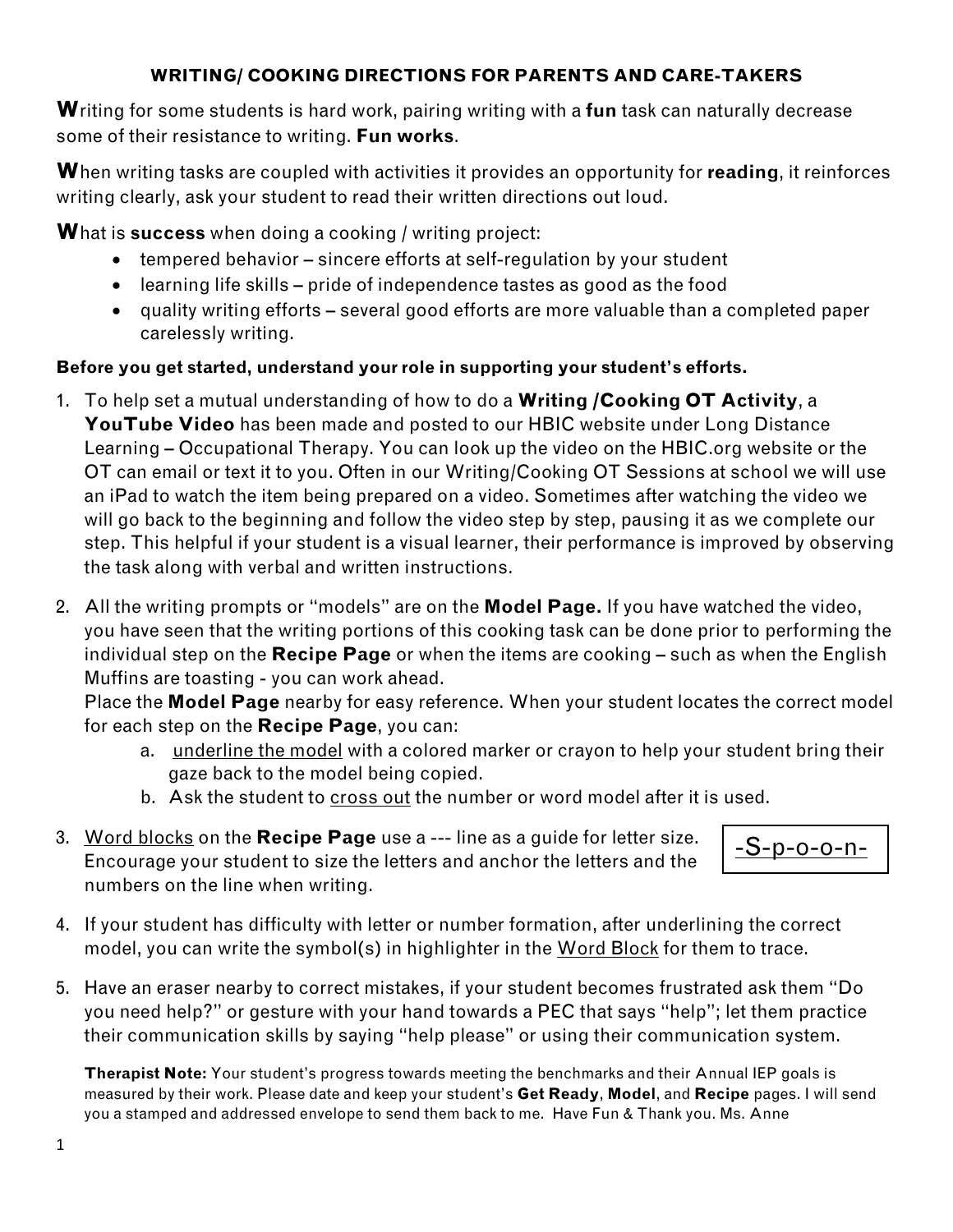# PIZZA

## **STEP #1.**

Before we get started let's get everything we will need.

When you locate the item and bring it to the work area and check it off on the list.

When all the items on the **TOOLS** and **FOOD** list are checked off you are ready to begin!

| <b>TOOLS</b>        | <b>FOOD</b>           |
|---------------------|-----------------------|
| <b>Scissors</b>     | <b>English Muffin</b> |
| <b>Butter Knife</b> | <b>Sauce</b>          |
| <b>Can Opener</b>   | Pepperoni             |
| Spoon               | Cheese                |
|                     |                       |

You will also be using a toaster or toaster oven and may also use be using a microwave to cook the pizza

\_\_\_ Plate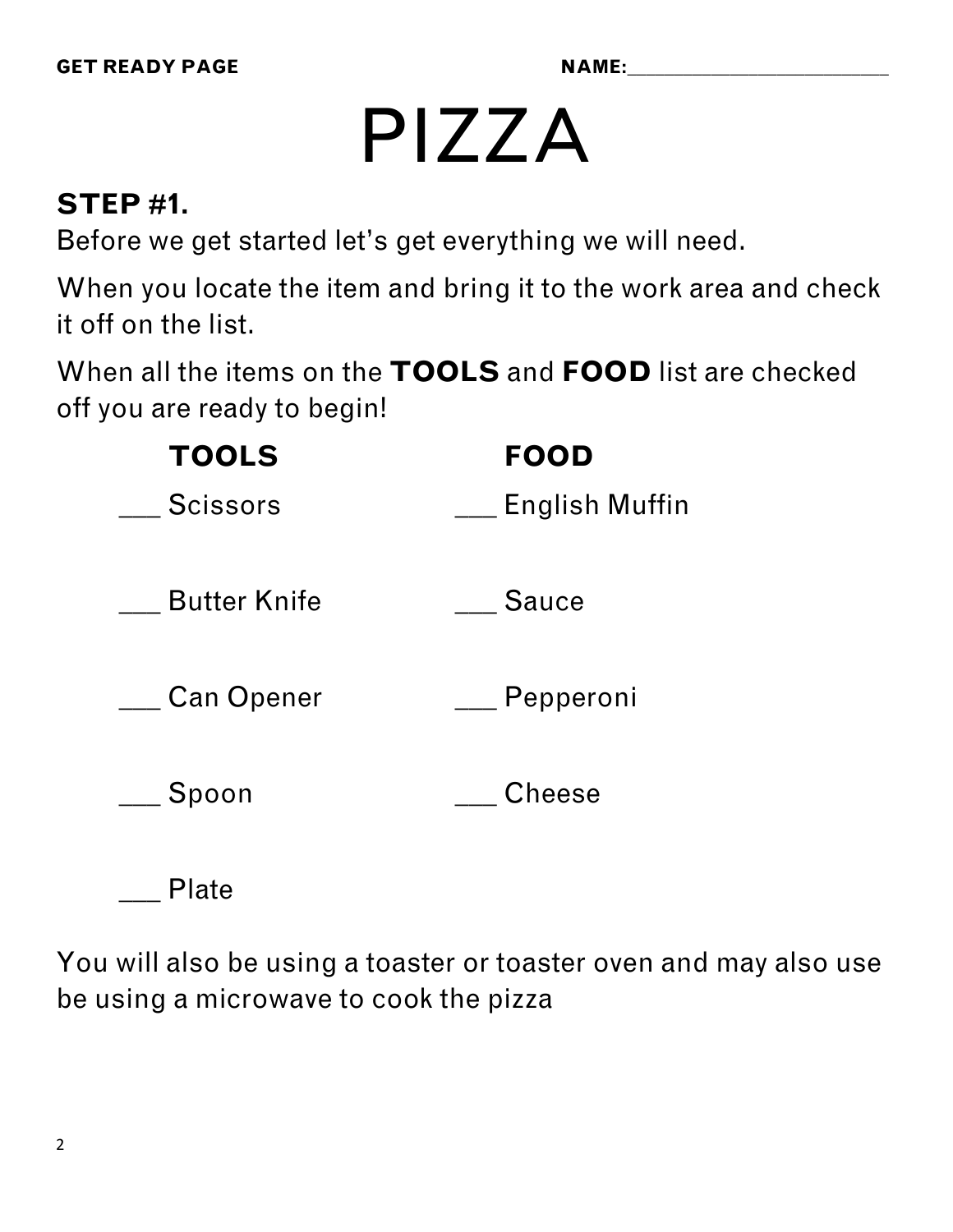## **STEP #2. Make Pizza**



STEP#3. Cook the Pizza for 1' in microwave or

2 - 3 minutes in a toaster or conventional oven.  $\overline{a}$ 

**STEP#4.** Eat the Pizza.